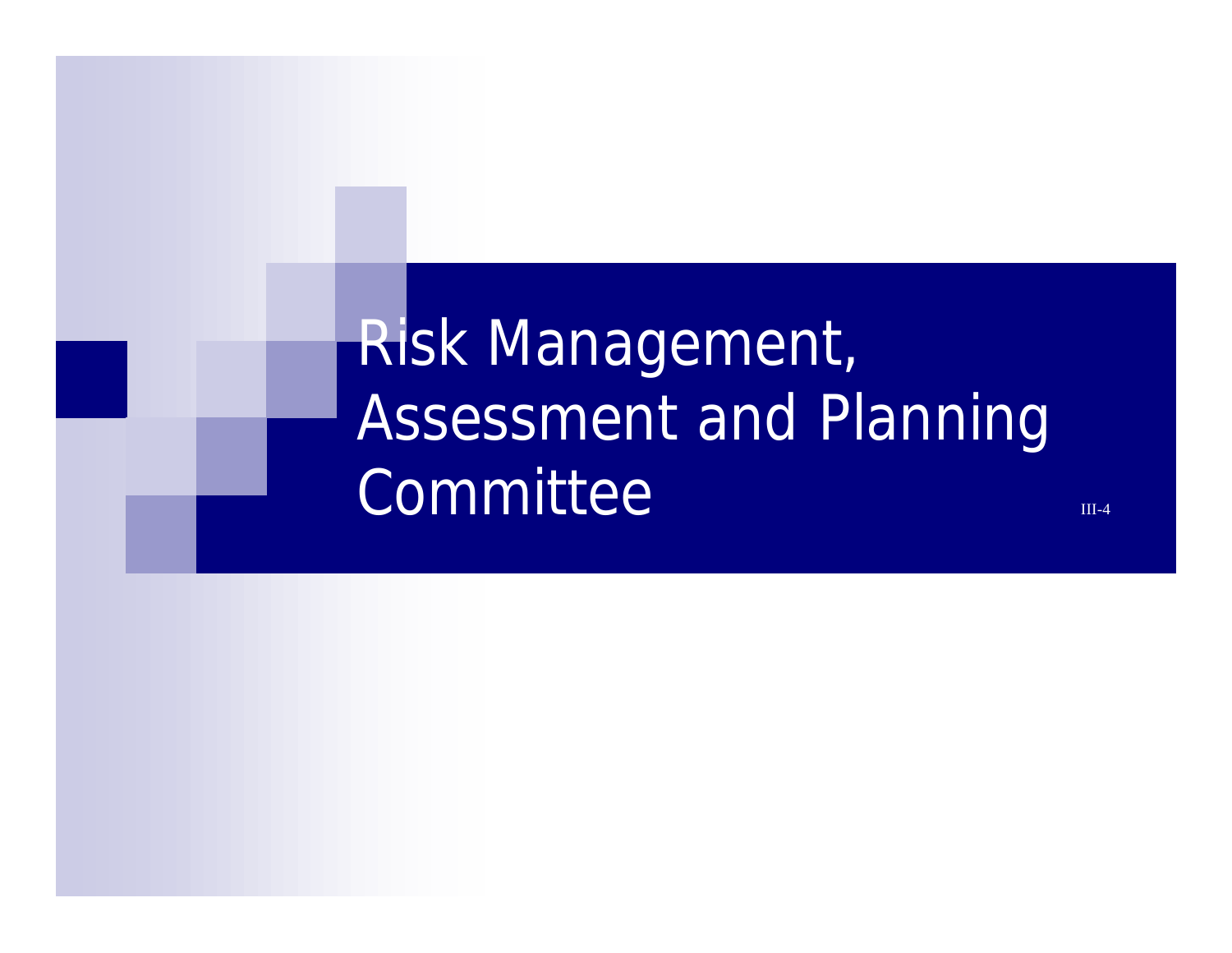## Committee Composition

*Section 54327.2 (a) requires:*

■ *Each regional center shall establish a Risk Management, Assessment and Planning Committee that, at a minimum, includes a representative from the regional center's clinical, quality assurance and training staff.*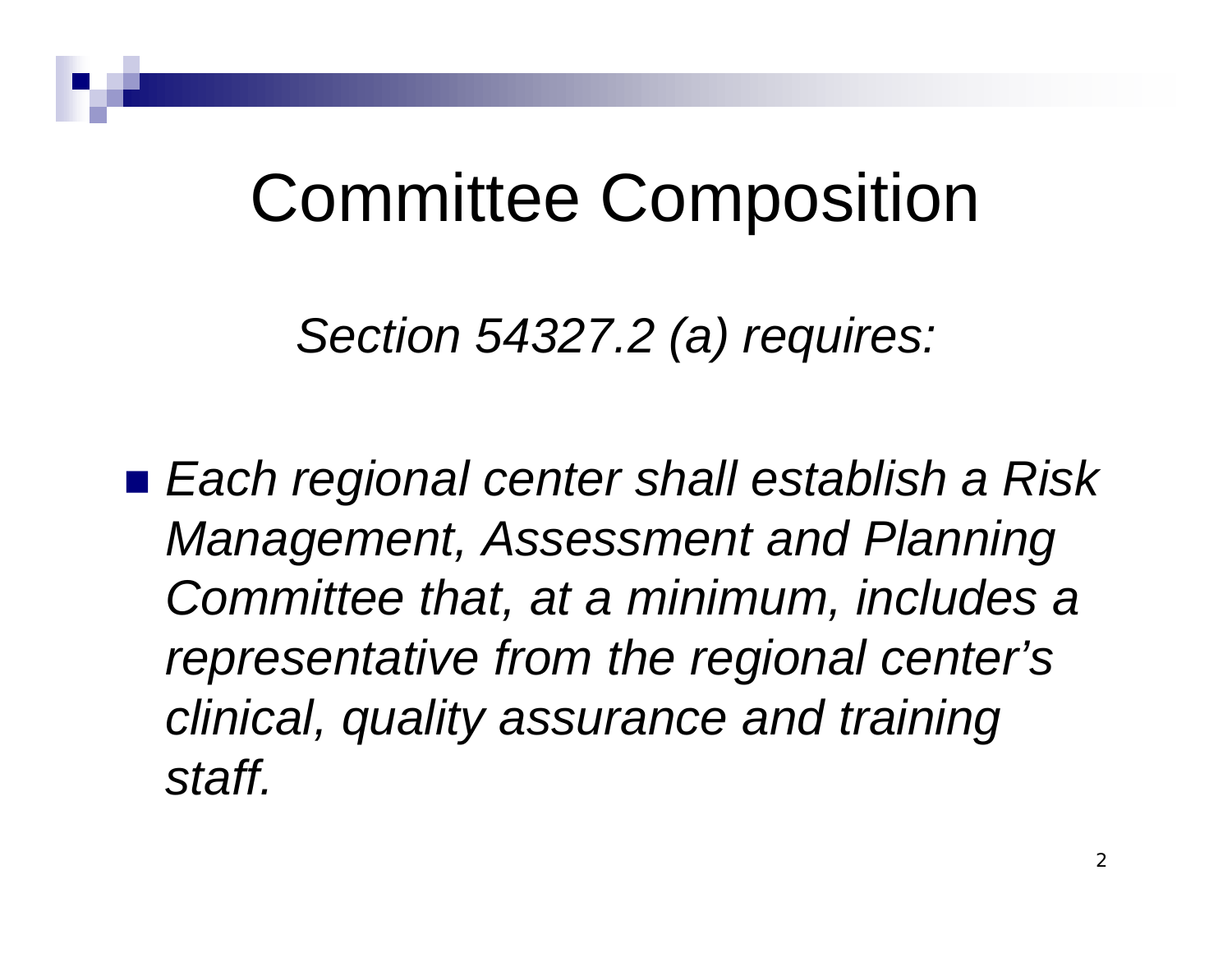### Committee Responsibilities: Risk Management & Mitigation Plan

#### *Section 54327.2 (b) requires:*

■ The Risk Management, Assessment *and Planning Committee shall develop the regional center's Risk Management and Mitigation Plan which shall address, at a minimum:*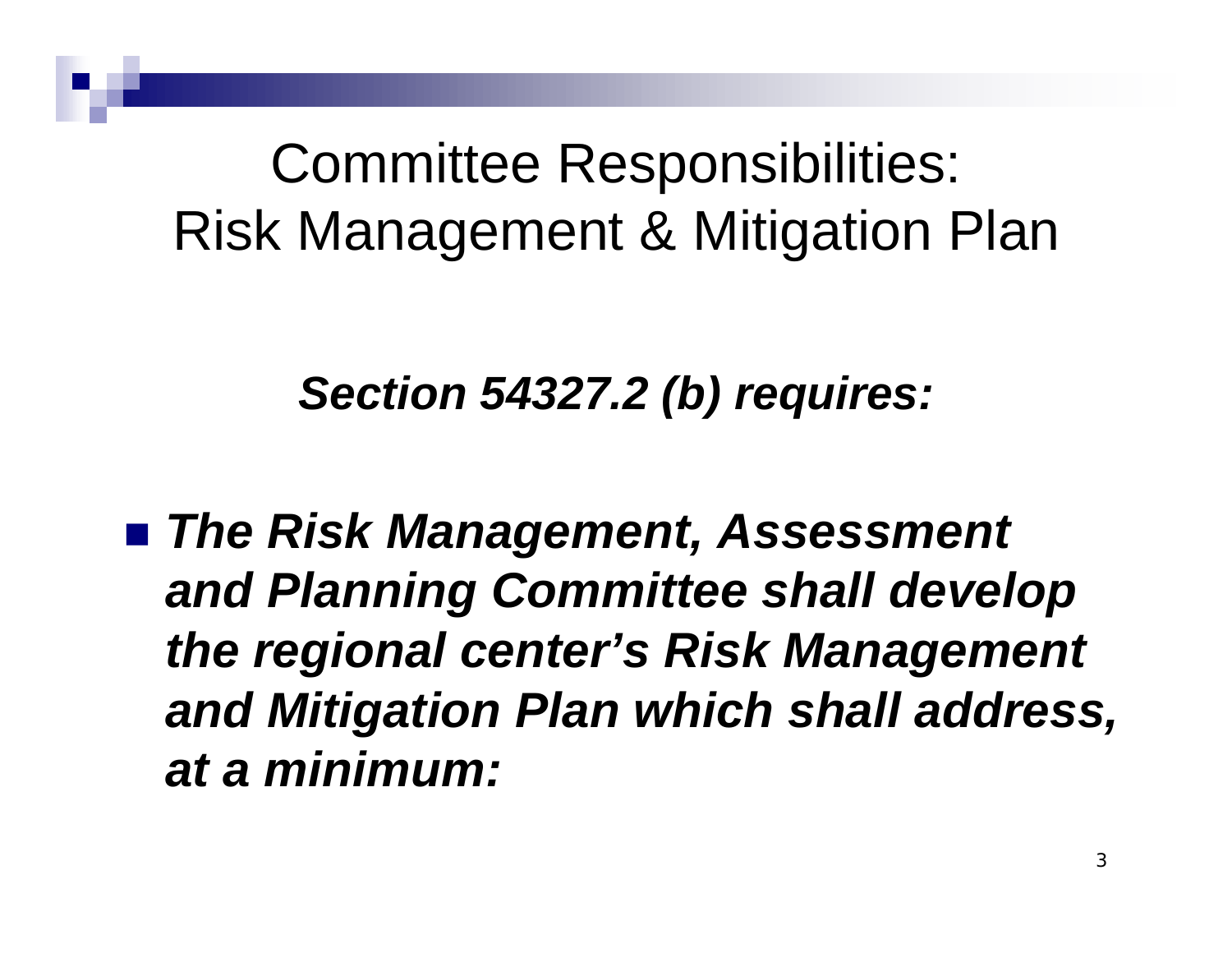# **Special Incident Reporting**

### *Section 54327.2 (b) (1) requires:*

■ *The process and procedures for ensuring accurate and timely handling and reporting of special incidents by regional center staff, vendors, and long-term health care facilities;*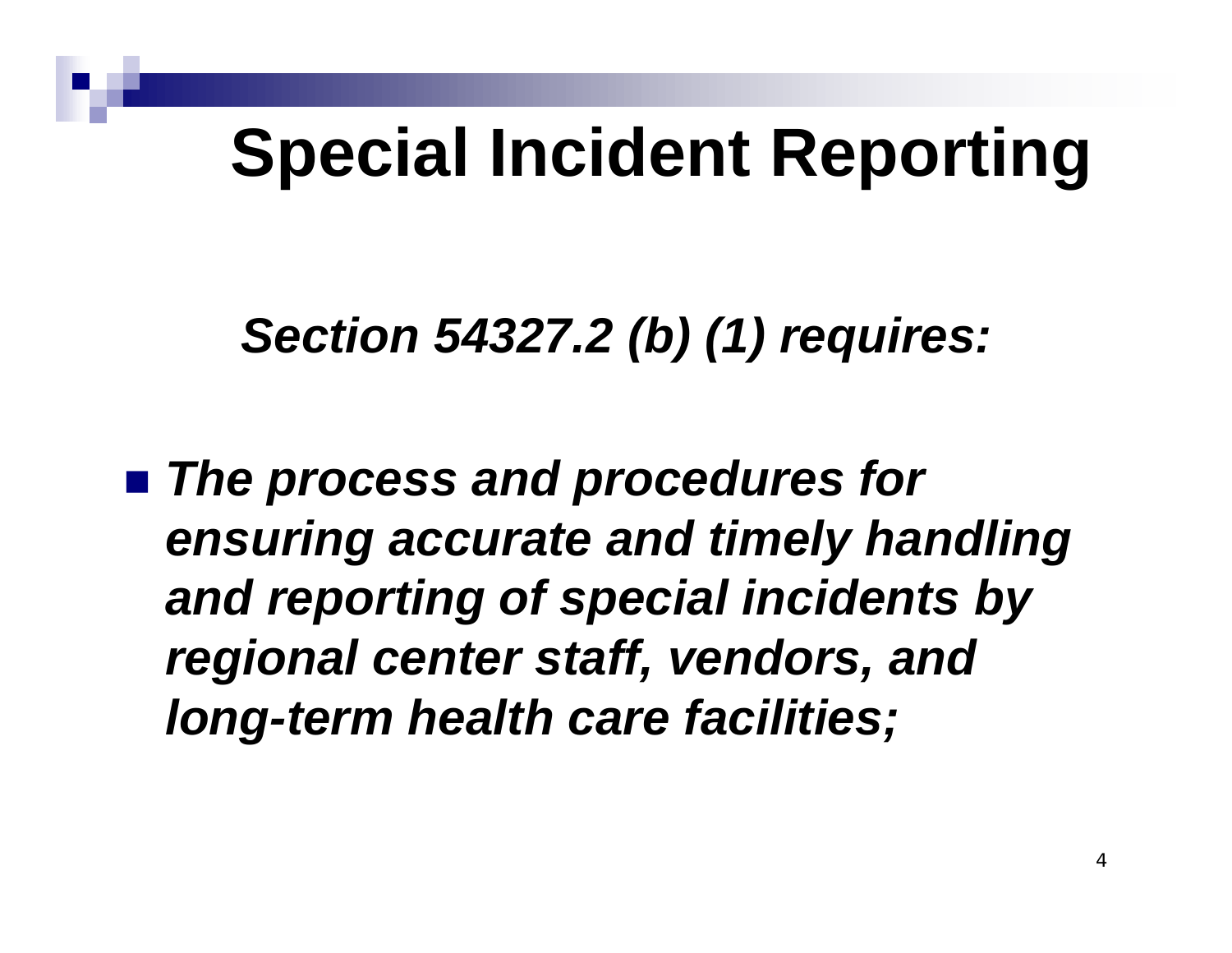## **Training & Technical Assistance**

*Section 54327.2 (b) (2) requires:*

■ *The provision of training and technical assistance to regional center staff, vendors and long-term health care facility staff and others on the legal obligations of abuse reporting, special incident reporting, risk assessment, developing and implementing an incident prevention plan, and proactive accident/safety planning through the individualized program planning process;*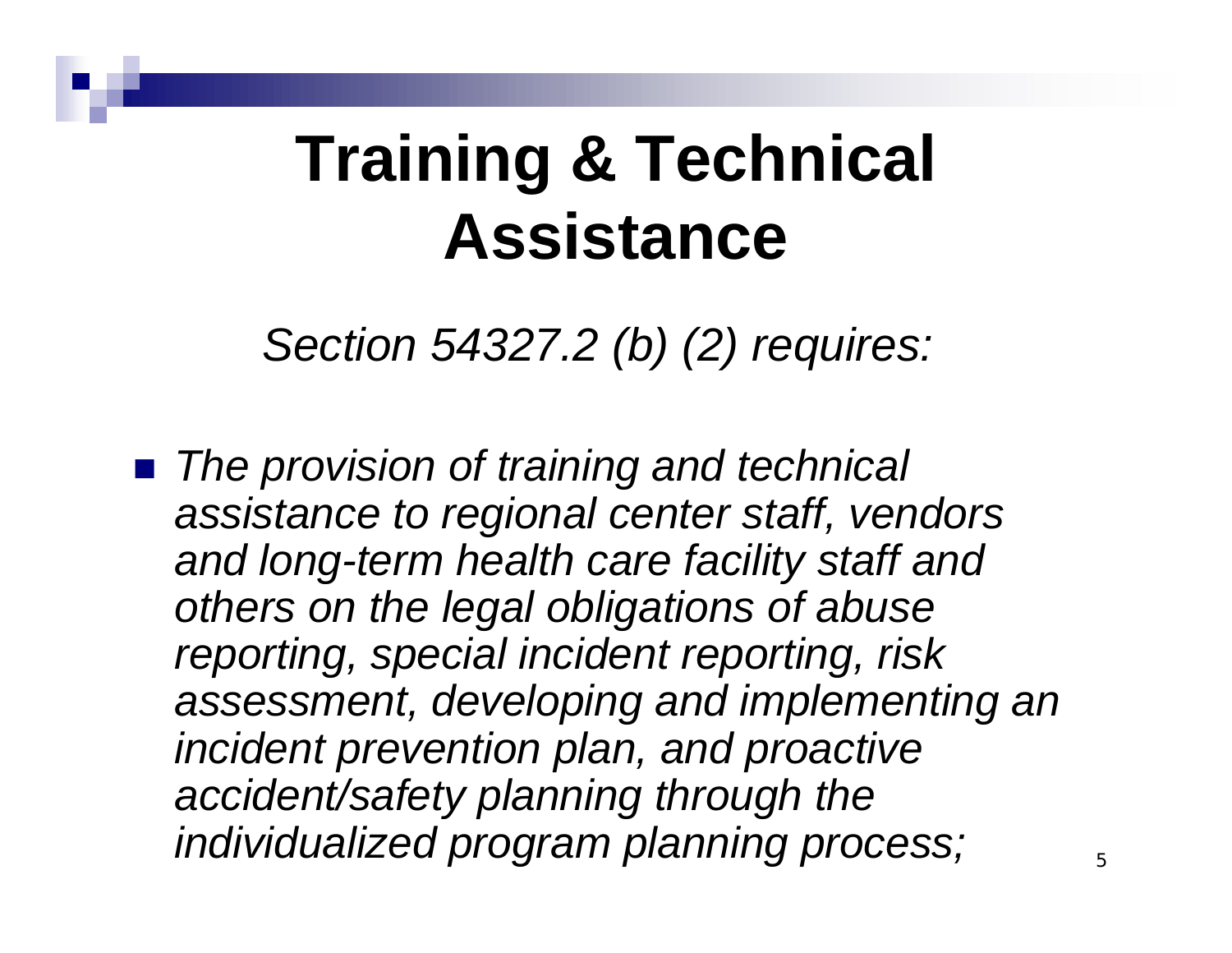### **Coordination & Communication with Outside Investigative Agencies**

*Section 54327.2 (b) (3) requires:*

■ *Coordination and communication with local licensing, protective service and law enforcement agencies relative to investigative actions and findings;*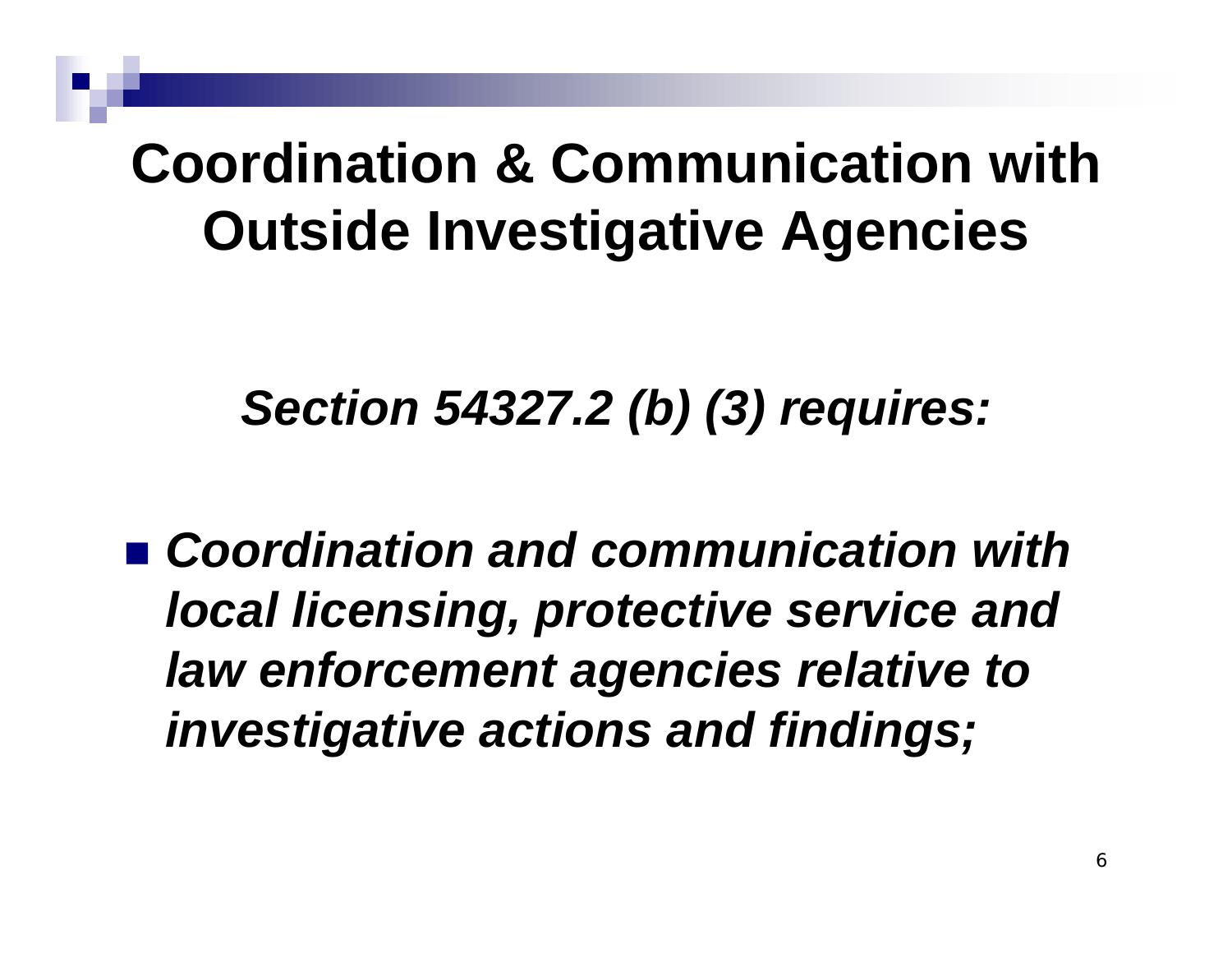# Review of Special Incident Data

*Section 54327.2 (b) (4) requires:*

■ *A process for reviewing individual and aggregate special incident report data to identify trends and unusual patterns which may require regional center action;*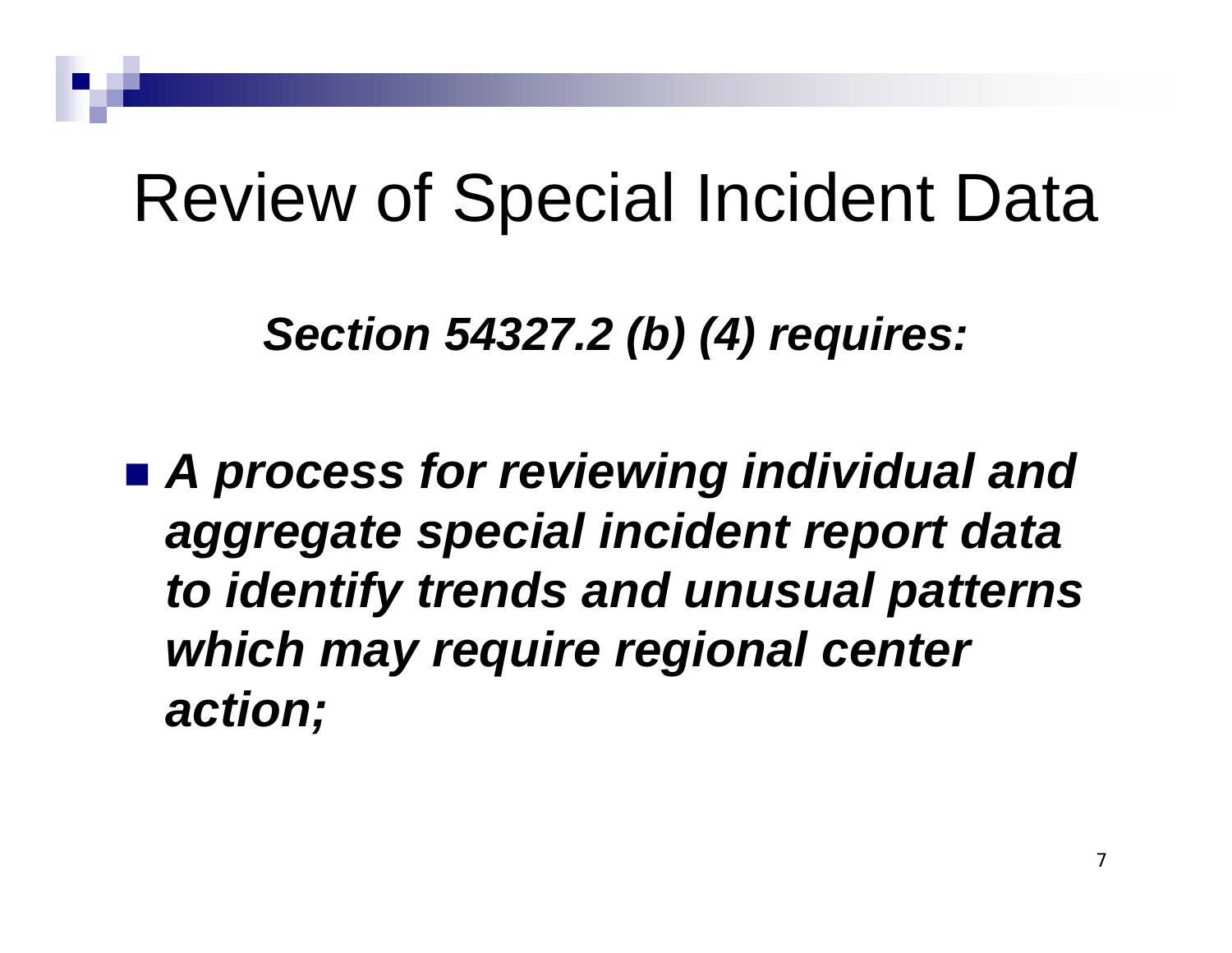### **Medical Records & Coroner Reports**

*Section 54327.2 (b) (5) requires:*

■ *A process for reviewing medical records and coroner reports, as appropriate, associated with special incidents to ensure that appropriate medical attention was sought and/or given.*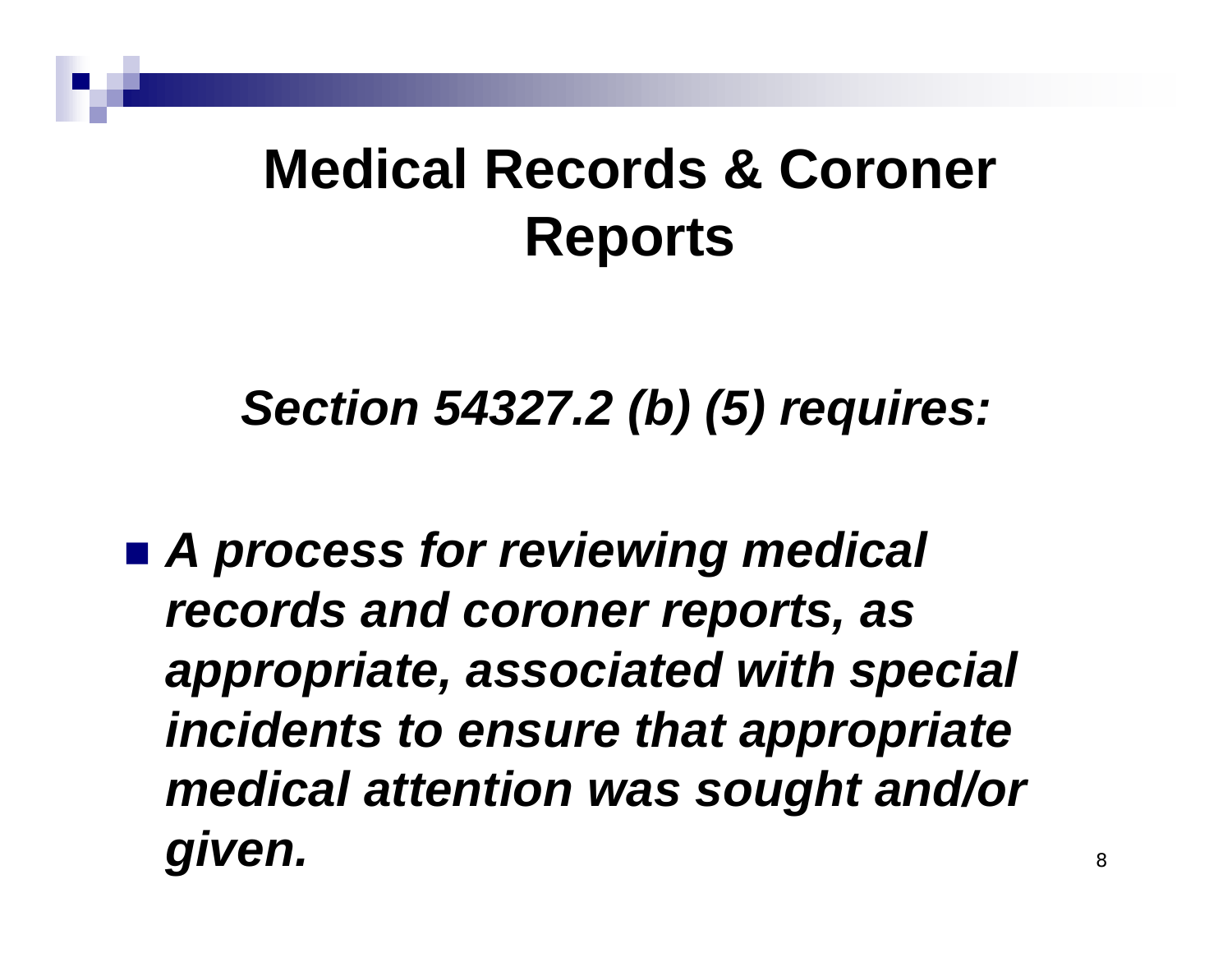## Additional Committee Responsibilities

*Section 54327.2 (c) requires:*

**The Risk Management, Assessment and Planning** *Committee shall:*

*(1) Monitor the regional center's Risk Management and Mitigation Plan to ensure it is being implemented;*

*(2) Annually review the regional center's internal special incident reporting and risk management systems; and*

*(3) Update the Risk Management and Mitigation Plan as necessary.*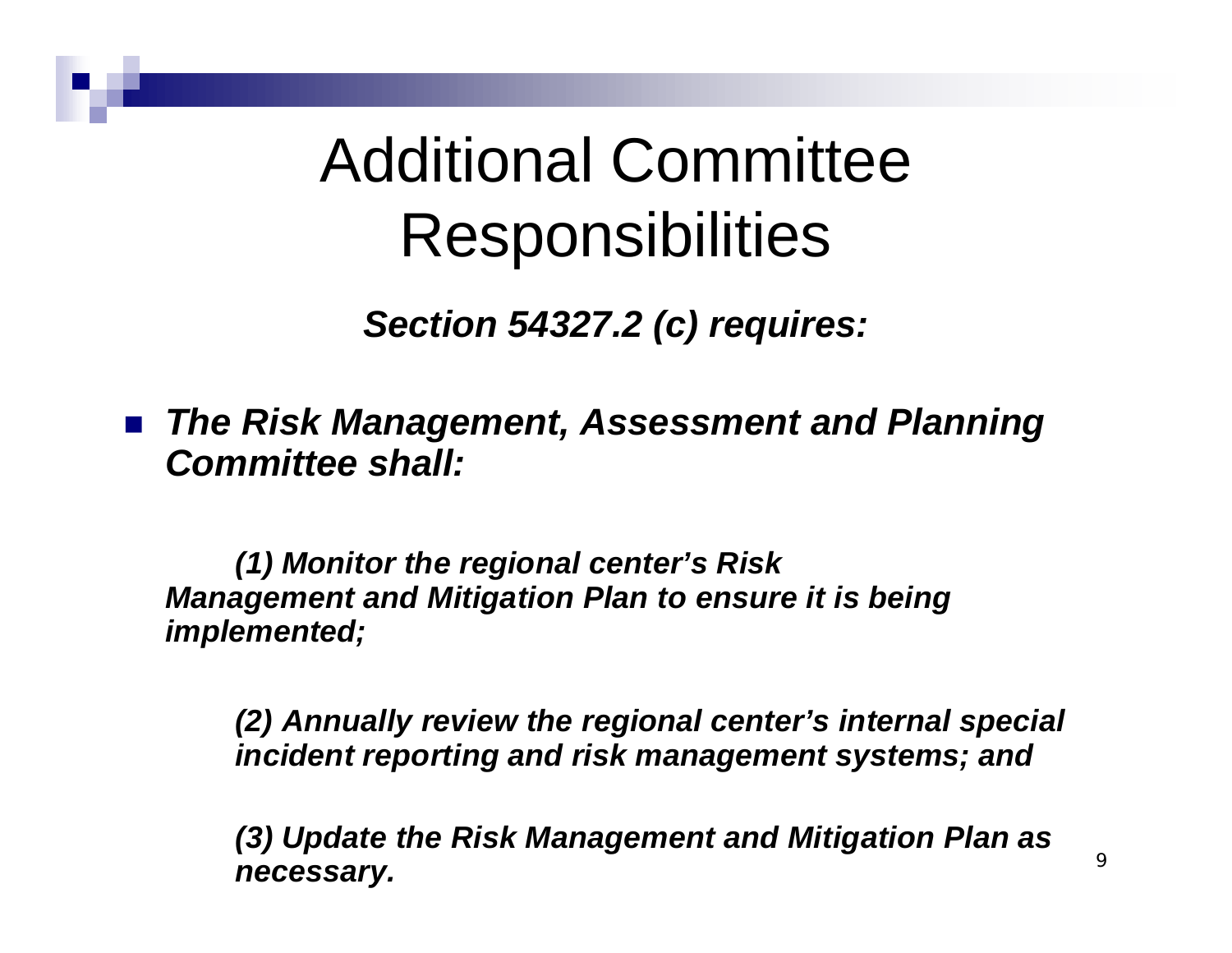# **Frequency of Meetings**

*Section 54327.2 (d) requires:*

■ The Risk Management, Assessment *and Planning Committee shall meet at least semi-annually.*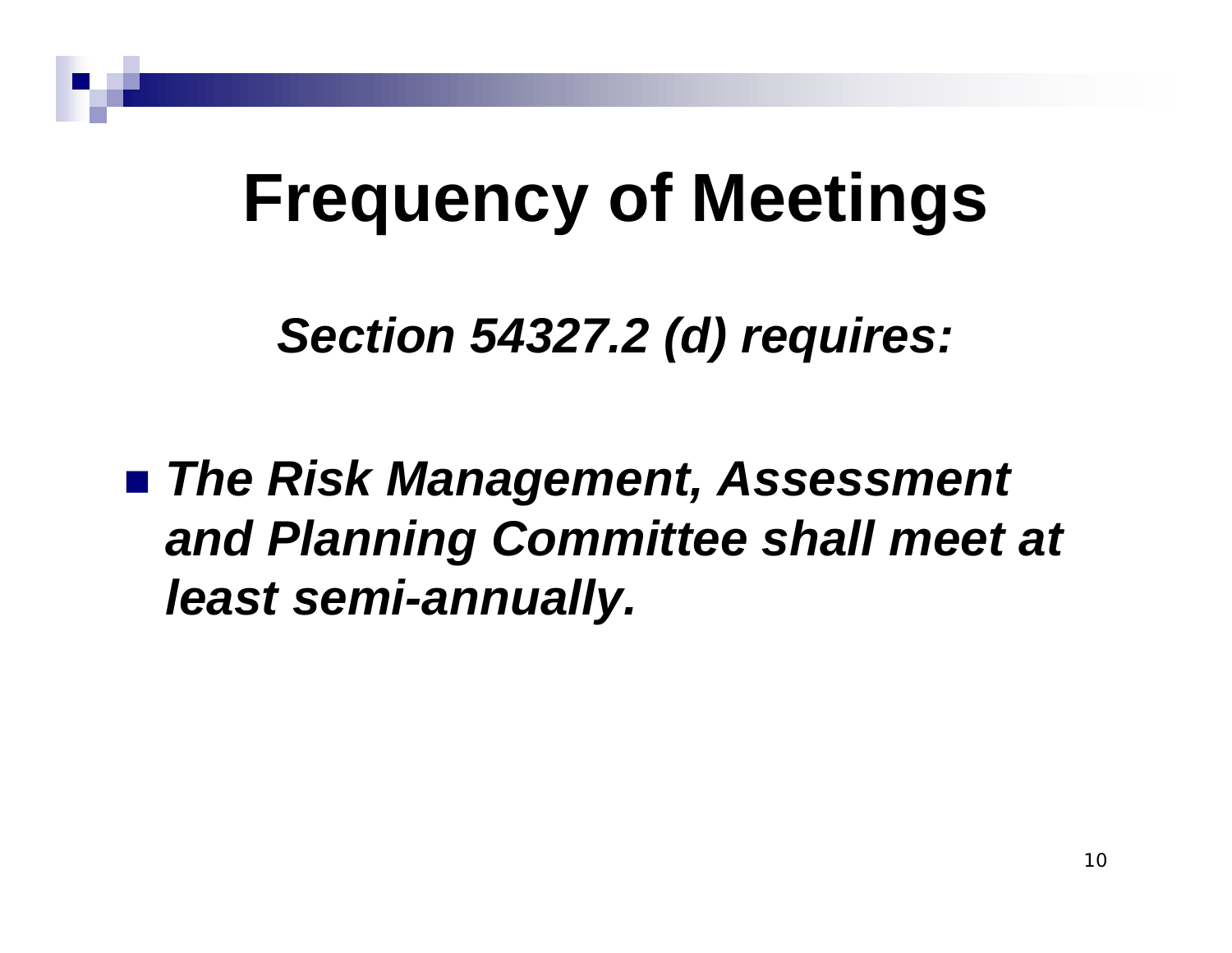# **Suggestions for Documentation**

#### ■ *Agenda*

#### ■ *Minutes or Committee report*